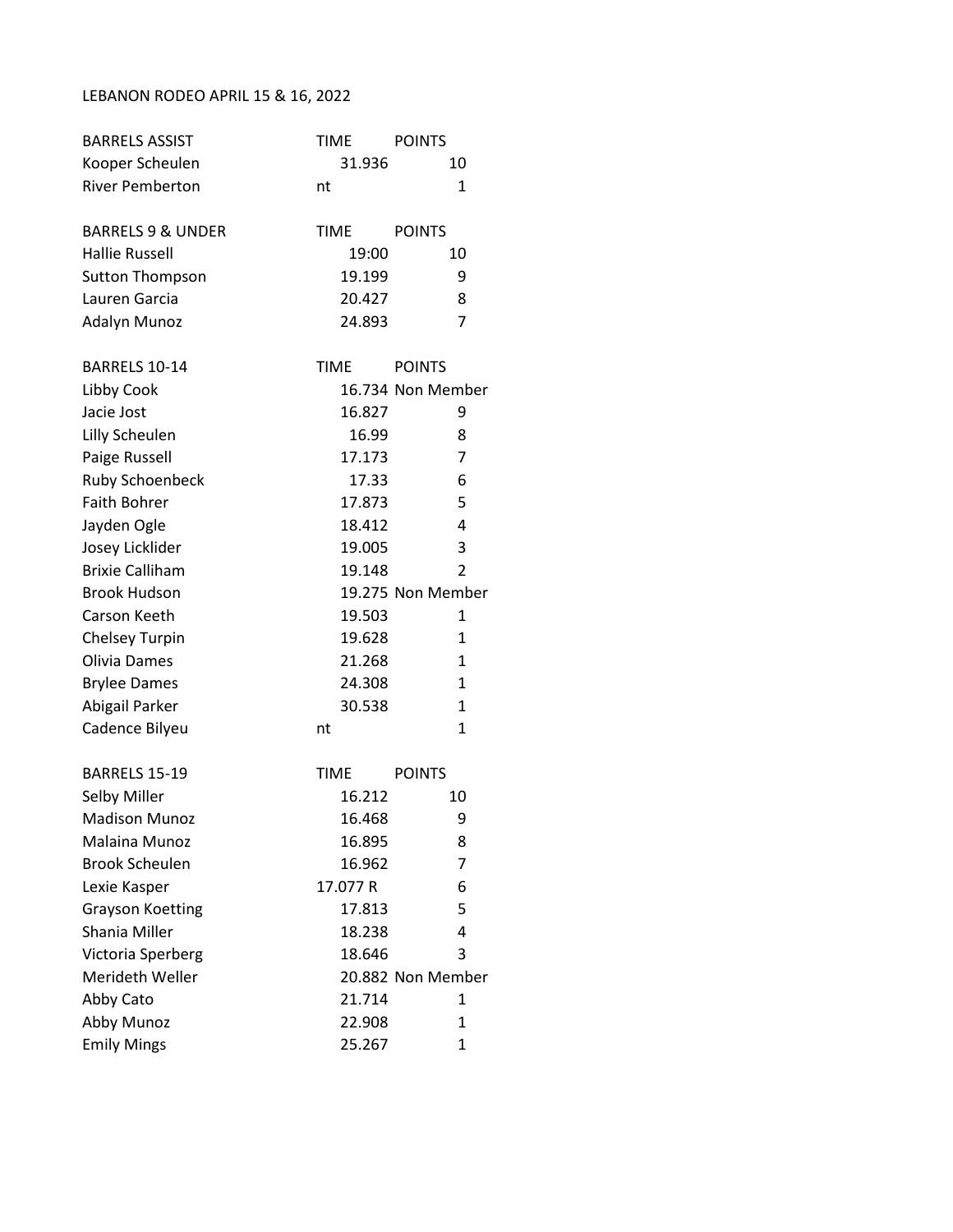| <b>BARRELS ADULT</b>   | <b>TIME</b> | <b>POINTS</b>     |
|------------------------|-------------|-------------------|
| Meeka Schotte          |             | 16.78 Non Member  |
| Jordan McDow           | 17.193 R    | 9                 |
| Leah Weller            |             | 17.397 Non Member |
| Josie Ejchler          |             | 17.736 Non Member |
| <b>BARRELS OPEN</b>    | <b>TIME</b> | <b>POINTS</b>     |
| <b>Brook Scheulen</b>  | 15.627      | 10                |
| Merideth Weller        |             | 16.02 Non Member  |
| Olivia Dames           | 16.419      | 8                 |
| Charles Worley         | 16.608 R    | 7                 |
| Lexie Kasper           | 17.077 R    | 6                 |
| Jordan McDow           | 17.193 R    | 5                 |
| Kiara Westerberg       | 18.697      | 4                 |
| Colleen Jacquin        | 18.998      | 3                 |
| Kaitlyn Kraus          |             | 21.194 Non Member |
| Selby Miller           | 22.679      | 1                 |
| Leah Weller            | nt          | Non Member        |
| BARRELS 40+            | <b>TIME</b> | <b>POINTS</b>     |
| <b>Charles Worley</b>  | 16.608      | 10                |
| Chrystal Bohrer        | 21.261      | 9                 |
| POLES 9 & UNDER        | TIME        | <b>POINTS</b>     |
| <b>Sutton Thompson</b> | 25.932      | 10                |
| Lauren Garcia          | 26.887      | 9                 |
| <b>Hallie Russell</b>  | 27.346      | 8                 |
| Ayla Russell           | 28.487      | 7                 |
| <b>Adalyn Munoz</b>    | 35.373      | 6                 |
| <b>POLES 10-14</b>     | <b>TIME</b> | <b>POINTS</b>     |
| Olivia Dames           | 22.604      | 10                |
| Lilly Scheulen         | 22.927      | 9                 |
| Libby Cook             |             | 23.593 Non Member |
| <b>Chelsey Turpin</b>  | 25.026      | 7                 |
| <b>Ruby Schoenbeck</b> | 25.23       | 6                 |
| <b>Faith Bohrer</b>    | 25.379      | 5                 |
| <b>Brixie Calliham</b> | 25.714      | 4                 |
| Josey Licklider        | 31.044      | 3                 |
| Abigail Parker         | 61.246      | $\overline{2}$    |
| Carson Keeth           | nt          | 1                 |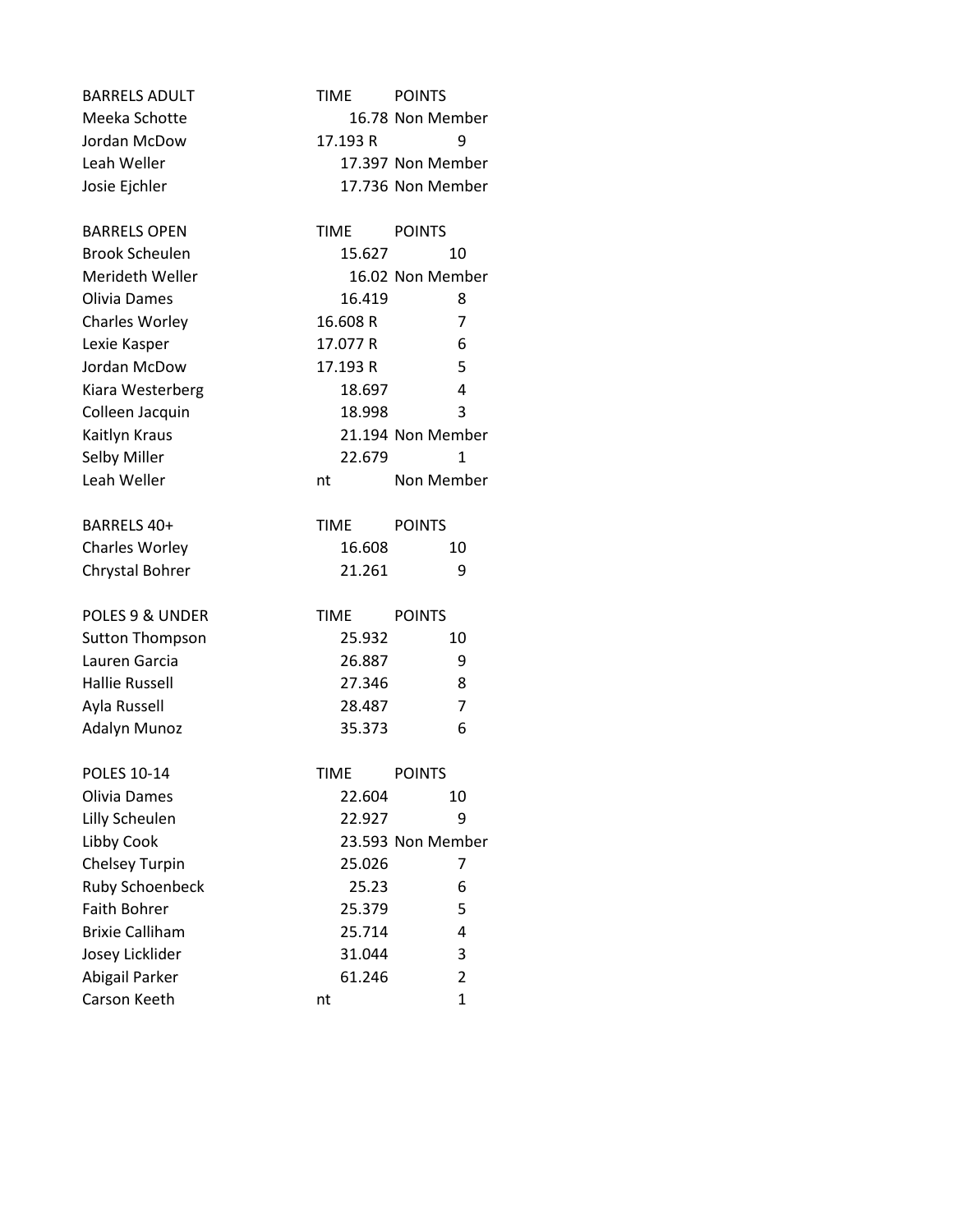| <b>POLES 15-19</b>         | <b>TIME</b> | <b>POINTS</b>  |
|----------------------------|-------------|----------------|
| <b>Brook Scheulen</b>      | 22.292 R    | 10             |
| Malaina Munoz              | 24.007 R    | 9              |
| <b>Madison Munoz</b>       | 24.907      | 8              |
| Shania Miller              | 27.28       | 7              |
| Abby Cato                  | 29.021      | 6              |
| Abby Munoz                 | 37.183      | 5              |
| <b>Emily Mings</b>         | 38.649 R    | 4              |
| Victoria Sperberg          | nt          | $\mathbf{1}$   |
| <b>Grayson Koetting</b>    | nt          | $\mathbf 1$    |
| POLES ADULT                | <b>TIME</b> | <b>POINTS</b>  |
| Jordan McDow               | 27.916 R    | 10             |
| <b>POLES OPEN</b>          | TIME        | <b>POINTS</b>  |
| <b>Brook Scheulen</b>      | 22.292 R    | 10             |
| Olivia Dames               | 22.604 R    | 9              |
| <b>Charles Worley</b>      | 22.929 R    | 8              |
| Malaina Munoz              | 24.007 R    | 7              |
| Kiara Westerberg           | 25.981      | 6              |
| Jordan McDow               | 27.916 R    | 5              |
| POLES 40+                  | <b>TIME</b> | <b>POINTS</b>  |
| <b>Charles Worley</b>      | 22.929R     | 10             |
| Chrystal Bohrer            | 31.381      | 9              |
| <b>GOAT UNTYING</b>        | <b>TIME</b> | <b>POINTS</b>  |
| Lauren Garcia              | 13.8        | 10             |
| <b>Bridgett Garcia</b>     | 16.25       | 9              |
| <b>Blayze Pemberton</b>    | 17.29       | 8              |
| Crystal Garica             | 17.6        | $\overline{7}$ |
| <b>River Pemberton</b>     | 18.41       | 6              |
| <b>GOATS 9 &amp; UNDER</b> |             |                |
| <b>Sutton Thompson</b>     | <b>TIME</b> | <b>POINTS</b>  |
|                            | 29.38       | 10             |
| GOATS 10-14                | TIME        | <b>POINTS</b>  |
| Josey Licklider            | 14.61       | 10             |
| <b>Chelsey Turpin</b>      | 17.43       | 9              |
| Paige Russell              | 18.36       | 8              |
| <b>Brixie Calliham</b>     | 19.65       | 7              |
| <b>Faith Bohrer</b>        | 19.98       | 6              |
| Lakota Irwin               | 34.37       | 5              |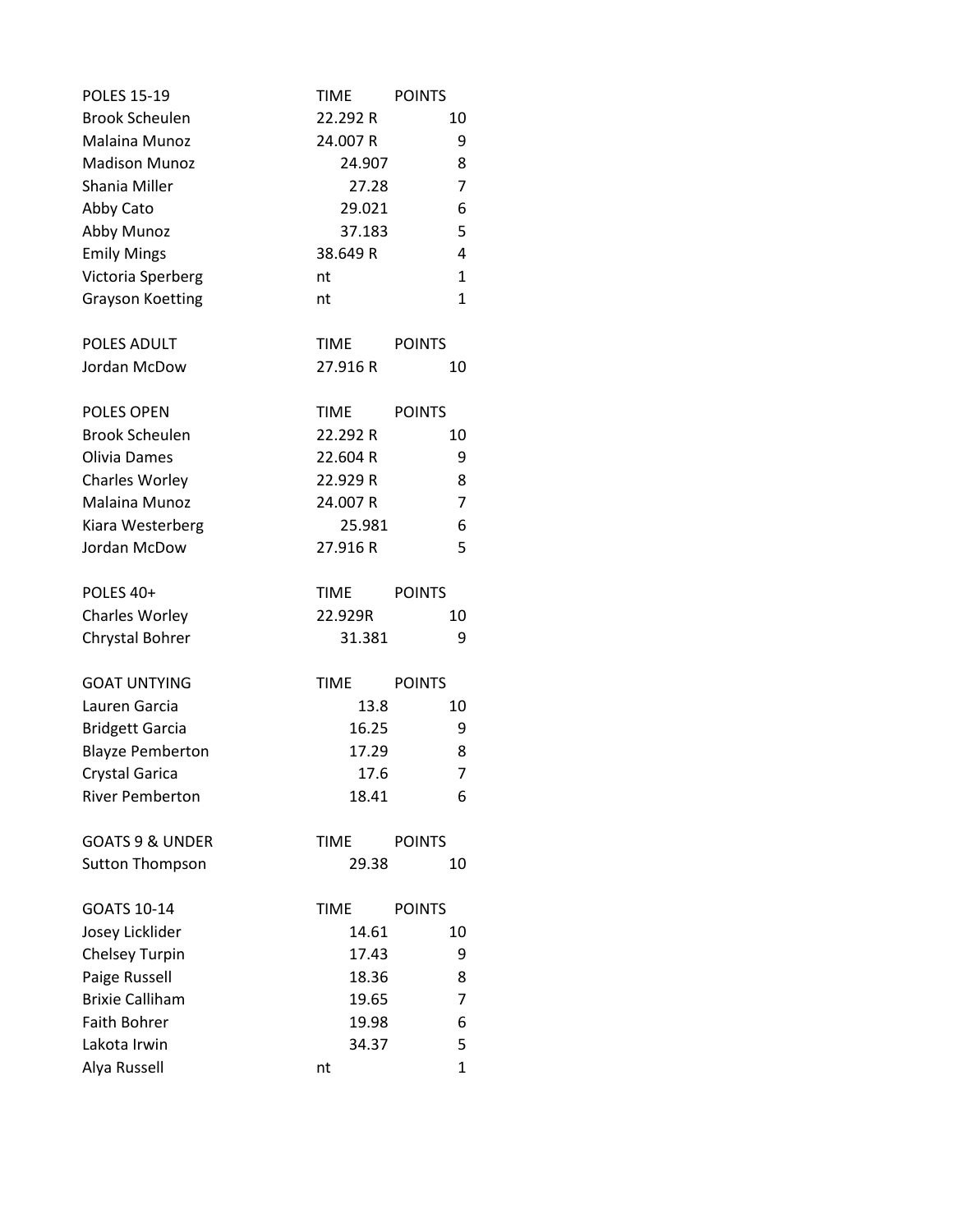| <b>GOATS 15-19</b>        | <b>TIME</b>  | <b>POINTS</b>     |
|---------------------------|--------------|-------------------|
| Victoria Sperberg         | nt           | 1                 |
| <b>Madison Munoz</b>      | nt           | $\mathbf{1}$      |
| Abby Munoz                | nt           | 1                 |
| Lauren Weller             | nt           | <b>Non Member</b> |
| <b>GOATS ADULT</b>        | <b>TIME</b>  | <b>POINTS</b>     |
| Jordan McDow              | 13.01        | 10                |
| <b>Maddy Benson</b>       | 16.26        | 9                 |
| <b>GOATS OPEN</b>         | <b>TIME</b>  | <b>POINTS</b>     |
| Lauren Weller             |              | 11.47 Non Member  |
| Jordan McDow              | 16.02        | 9                 |
| Josey Licklider           | 17.8         | 8                 |
| Maddy Benson              | 21.12        | 7                 |
| <b>BAREBACK PEEWEE</b>    | <b>SCORE</b> | <b>POINTS</b>     |
| <b>Jesee Rice</b>         | ns           | 1                 |
| <b>MUTTON BUSTIN</b>      | <b>SCORE</b> | <b>POINTS</b>     |
| Lakin Faenger             | 86           | 10                |
| Rhys Callahan             | 83           | 9                 |
| <b>Bennet Miller</b>      |              | 73 Non Member     |
| <b>River Pemberton</b>    | 70           | 7                 |
| <b>Grayson Palmer</b>     | 68           | 6                 |
| <b>Wyatt Dames</b>        | 64           | 5                 |
| Lane Pemberton            | 60           | 4                 |
| <b>Wilder Claiborn</b>    | 58           | 3                 |
| <b>Blayze Pemberton</b>   | 29           | 2                 |
| Augustus Brown            | 20           | $\mathbf 1$       |
| <b>CALF RIDING</b>        | <b>SCORE</b> | <b>POINTS</b>     |
| <b>Bentley Brasher</b>    |              | 83 Non Member     |
| <b>Brantley Cain</b>      | ns           | 1                 |
| <b>Gannon McGuire</b>     | ns           | Non Member        |
| <b>Cameron Summerford</b> | ns           | 1                 |
| Derick Sharp              | ns           | 1                 |
| <b>Mason Cliburn</b>      | ns           | 1                 |
| Griffin Inman             | ns           | Non Member        |
| Johnson Jost              | ns           | 1                 |
| <b>STEER RIDING</b>       | <b>SCORE</b> | <b>POINTS</b>     |
| Maverick Callahan         | ns           | 1                 |
| Dakota Sharp              | ns           | 1                 |
| <b>Jesee Rice</b>         | ns           | 1                 |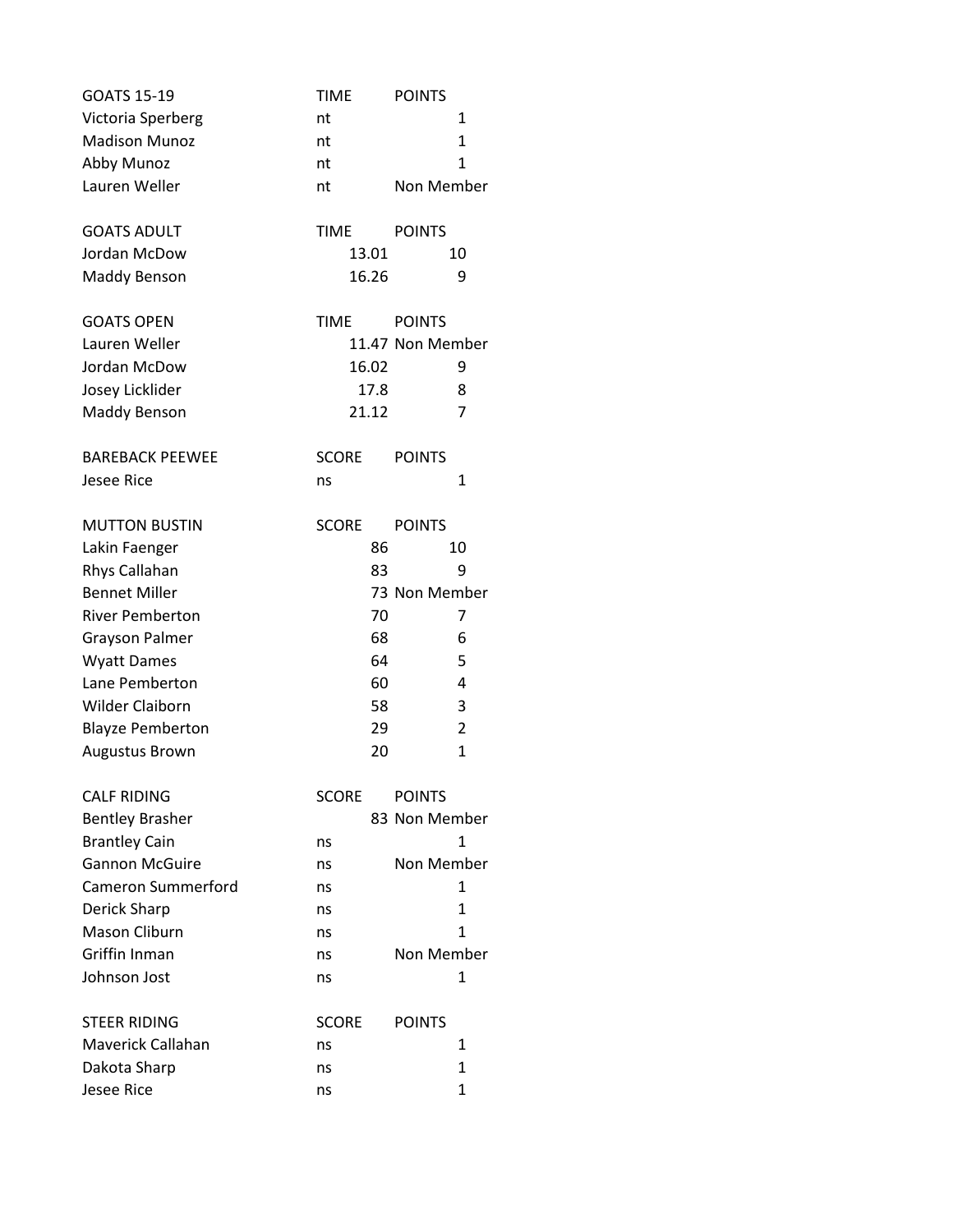| <b>PEEWEE BULLS</b>       | <b>SCORE</b> | <b>POINTS</b>   |
|---------------------------|--------------|-----------------|
| <b>Bo Brock</b>           | ns           | 1               |
| Lakota Irwin              | ns           | 1               |
| Lane Holterman            | ns           | 1               |
| <b>Carter Anderson</b>    | ns           | $\mathbf{1}$    |
| <b>JR BULLS</b>           | <b>SCORE</b> | <b>POINTS</b>   |
| <b>Trevor Stegall</b>     | 79           | 10              |
| Jacob Howard              | 76           | 9               |
| <b>Preston Davidson</b>   | 67           | 8               |
| Corbin Mooney             | ns           | Non Member      |
| Jacob Jones               | ns           | Non Member      |
| Brendon Hayden            | ns           | Non Member      |
| Robert Russell            | ns           | $\mathbf{1}$    |
| <b>Conley Clark</b>       | ns           | Non Member      |
| <b>OPEN BULLS</b>         | <b>SCORE</b> | <b>POINTS</b>   |
| JT Reed                   | ns           | 1               |
| Elijah Boles              | ns           | 1               |
| Cade Martin               | ns           | Non Member      |
| Gavin Pinson              | ns           | $\mathbf{1}$    |
| <b>Jake Maxwell</b>       | ns           | Non Member      |
| <b>Steven Desmond</b>     | ns           | Non Member      |
| <b>Dillion Wagner</b>     | ns           | Non Member      |
| <b>CHUTE DOGGIN YOUTH</b> | <b>TIME</b>  | <b>POINTS</b>   |
| <b>Bronc Hibdon</b>       |              | 3.98 Non Member |
| Cole Brock                | nt           | 1               |
| Lakota Irwin              | nt           | $\mathbf{1}$    |
| <b>Leland Mobbs</b>       | nt           | Non Member      |
| <b>CHUTE DOGGIN OPEN</b>  | <b>TIME</b>  | <b>POINTS</b>   |
| <b>Dusty Russell</b>      | nt           | 1               |
| BREAKAWAY 10-14           | <b>TIME</b>  | <b>POINTS</b>   |
| <b>Faith Bohrer</b>       | nt           | 1               |
| Zaine Hanks               | nt           | $\mathbf{1}$    |
| Eli Claiborn              | nt           | $\mathbf{1}$    |
| <b>Kinsley Tait</b>       | nt           | Non Member      |
| <b>BREAKAWAY 15-19</b>    | <b>TIME</b>  | <b>POINTS</b>   |
| Lexie Kasper              | 4.04         | 10              |
| Selby Miller              | 4.53         | 9               |
| <b>Bronc Hibdon</b>       |              | 5.95 Non Member |
| Lane Cargill              | nt           | 1               |
| <b>Taylor Roberts</b>     | nt           | 1               |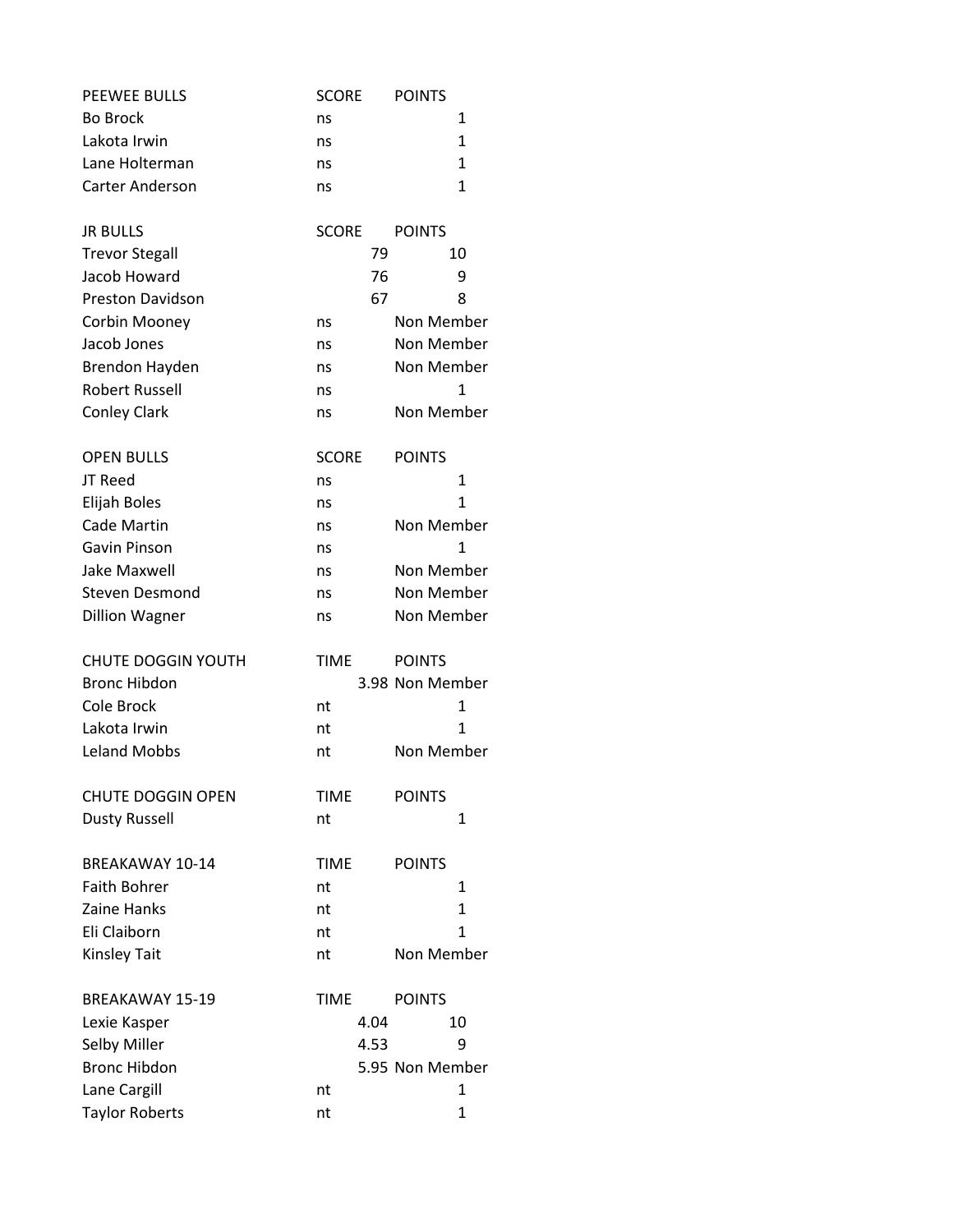| <b>BREAKWAY ADULT</b>                  | <b>TIME</b> | <b>POINTS</b>                |
|----------------------------------------|-------------|------------------------------|
| Hali Claiborn                          | nt          | 1                            |
| Mackenzie Moore                        | nt          | Non Member                   |
| <b>BREAKAWAY OPEN</b>                  | <b>TIME</b> | <b>POINTS</b>                |
| Mackenzie Moore                        |             | 2.68 Non Member              |
| <b>Tyler McSorley</b>                  | 3.06        | 9                            |
| <b>Kinsley Tait</b>                    |             | 3.54 Non Member              |
| Kaitlyn Kraus                          |             | 4.26 Non Member              |
| Laura Burns                            | 5.43        | 6                            |
| Josie Ejchler                          | nt          | Non Member                   |
| <b>Tyler Stayton</b>                   | nt          | 1                            |
| <b>Bob Kasper</b>                      | nt          | $\overline{1}$               |
| Erica McGuire                          | nt          | Non Member                   |
| <b>Bronc Hibdon</b>                    | nt          | Non Member                   |
| Hali Claiborn                          | nt          | $\mathbf{1}$                 |
| Selby Miller                           | nt          | 1                            |
| <b>Taylor Roberts</b>                  | nt          | Non Member                   |
| BREAKAWAY 40+                          | <b>TIME</b> | <b>POINTS</b>                |
| <b>Joe Cargill</b>                     | 8.53        | 10                           |
| Laura Burns                            | nt          | $\mathbf{1}$                 |
| <b>Bob Kasper</b>                      | nt          | 1                            |
|                                        |             |                              |
| <b>CALF ROPING YOUTH</b>               | <b>TIME</b> | <b>POINTS</b>                |
| <b>Bronc Hibdon</b>                    | nt          | Non Member                   |
| <b>Ethan Claiborn</b>                  | nt          | 1                            |
| Kale Boultinghou                       | nt          | Non Member                   |
| <b>CALF ROPING OPEN</b>                | <b>TIME</b> | <b>POINTS</b>                |
| <b>Tyler McSorley</b>                  | 37.41       | 10                           |
| <b>Bronc Hibdon</b>                    | nt          | Non member                   |
| Jay Jacquin                            | nt          | 1                            |
| <b>Tyler Stayton</b>                   | nt          | $\mathbf{1}$                 |
| <b>RIBBON ROPING ROPER</b>             | <b>TIME</b> | <b>POINTS</b>                |
| <b>Tyler McSorley</b>                  | 9.96        | 10                           |
| Jay Jacquin                            | 23;00       | 9                            |
| <b>Bronc Hibdon</b>                    |             | 28.82 Non member             |
| <b>Brayden Libbert</b>                 | 43.76       | 7                            |
| <b>Tyler McSorley</b>                  | nt          | 1                            |
| <b>Bob Kasper</b><br><b>Bob Kasper</b> | nt<br>nt    | $\mathbf{1}$<br>$\mathbf{1}$ |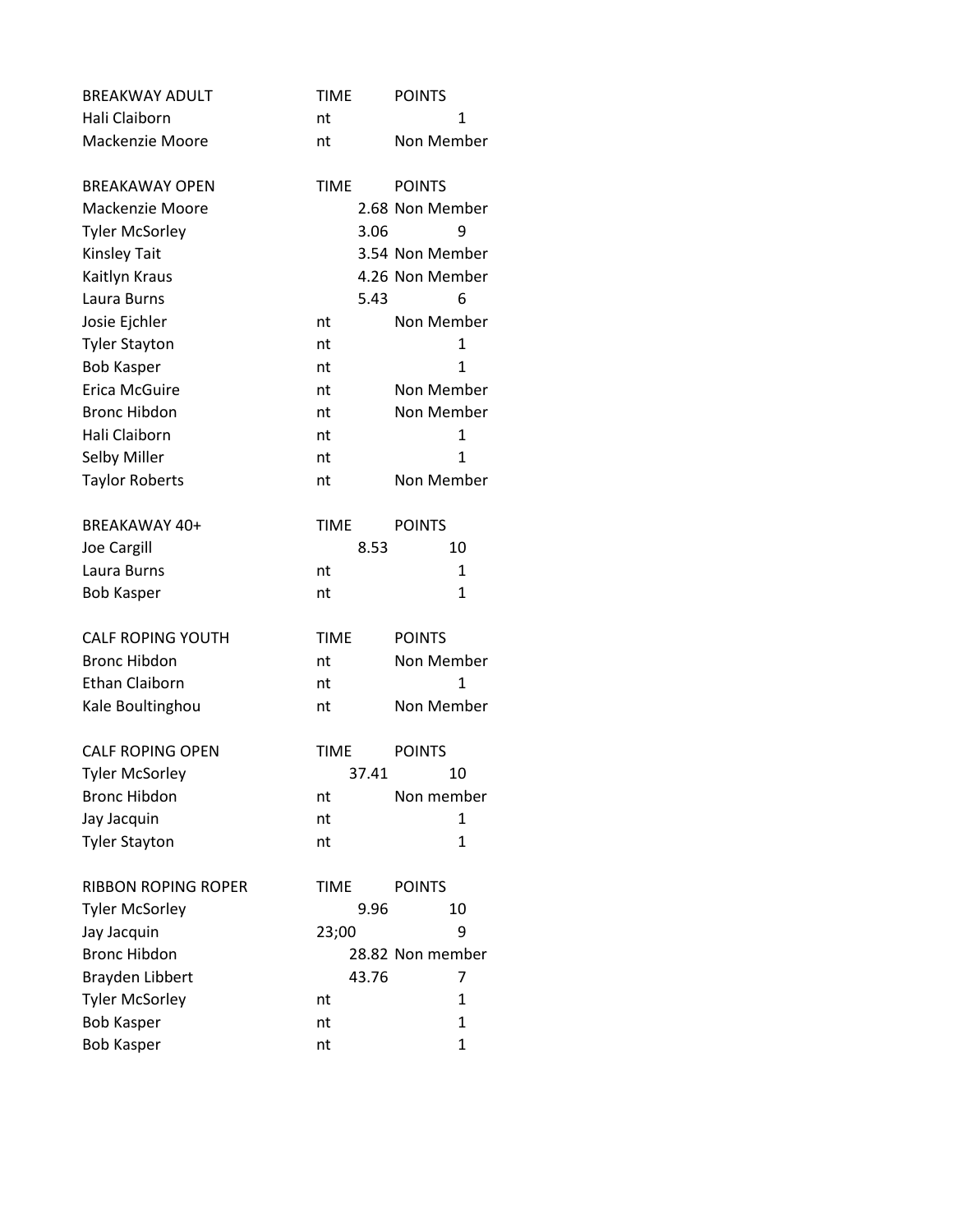| <b>RIBBON ROPING RUNNER</b>     | TIME        | <b>POINTS</b> |
|---------------------------------|-------------|---------------|
| Olivia Dames                    | 9.96        | 10            |
| Colleen Jaquin                  | 23:00       | 9             |
| Olivia Dames                    | 28.82       | 8             |
| <b>Faith Bohrer</b>             | 43.76       | 7             |
| Lexie Kasper                    | nt          | 1             |
| <b>Chelsey Turpin</b>           | nt          | 1             |
| Lexie Kasper                    | nt          | 1             |
| TEAM ROPING YOUTH HEADER        | <b>TIME</b> | <b>POINTS</b> |
| Ethan Claiborn                  |             | 15.32 Draw    |
| Lane Cargill                    | nt          | 1             |
| <b>TEAM ROPING YOUTH HEELER</b> | <b>TIME</b> | <b>POINTS</b> |
| Zaine Hanks                     | 15.32       | 10            |
| Zaine Hanks                     | nt          | 1             |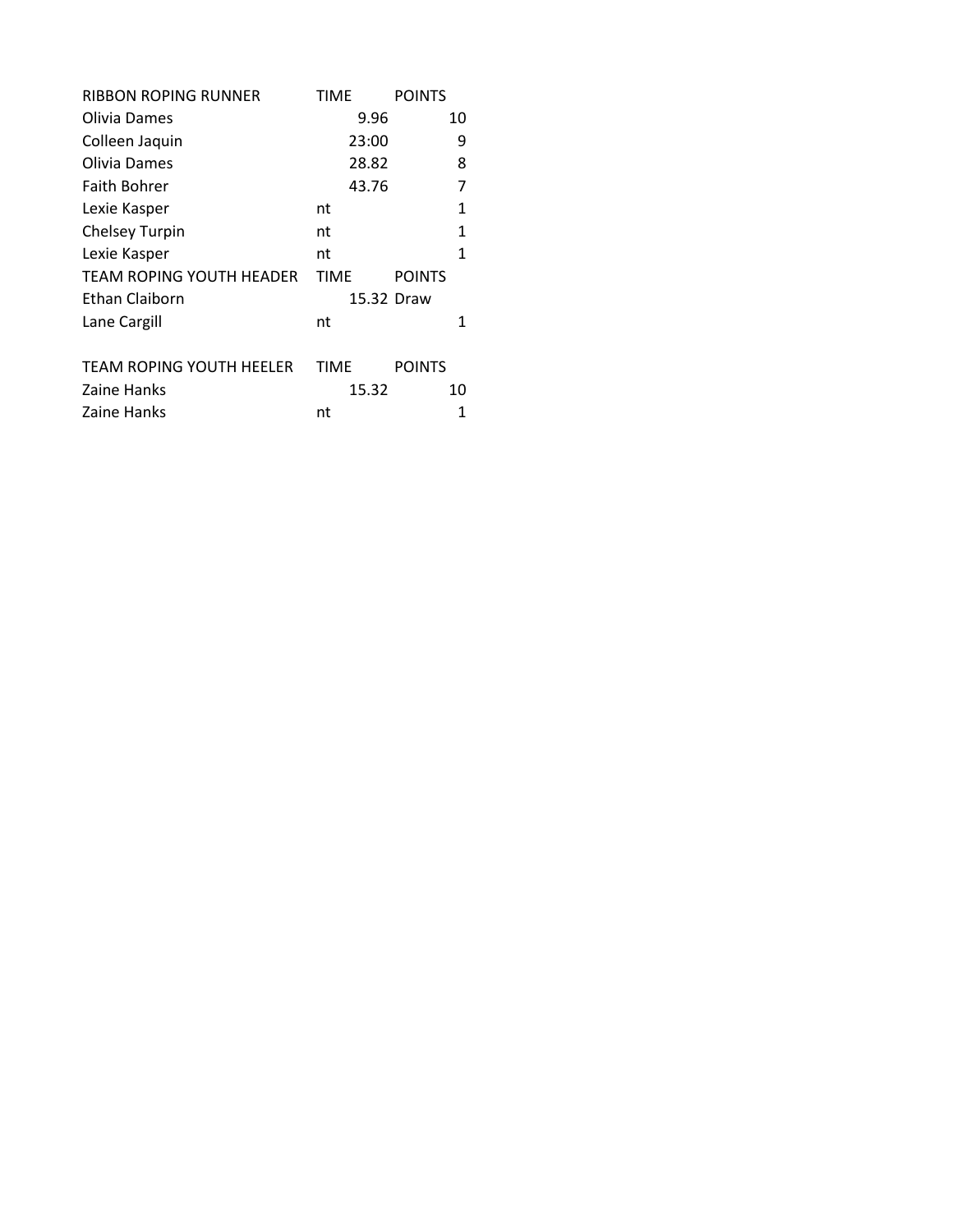| <b>TEAM ROPING OPEN HEADER</b> | <b>TIME</b> | <b>POINTS</b>    |
|--------------------------------|-------------|------------------|
| <b>Ethan Claiborn</b>          |             | 5.47 Draw        |
| <b>Tyler McSorley</b>          |             | 6.89 Draw        |
| Laura Burns                    | 7.19        | 8                |
| Sherman Salisbury              |             | 9.65 Non member  |
| Lexie Kasper                   | 11.89       | 6                |
| Michael Claiborn               | 12.18       | 5                |
| <b>Ethan Claiborn</b>          | 12.21       | 4                |
| <b>Brayden Libbert</b>         | 12.36       | 3                |
| <b>Tyler McSorley</b>          | 12.97       | 2                |
| Michael Claiborn               |             | 13.03 Draw       |
| <b>Tyler McSorley</b>          | 13.45       | 1                |
| Laura Burns                    |             | 15.45 Draw       |
| Jake Pendleton                 | 16.49       | $\mathbf{1}$     |
| Al Dames                       | 17.33       | 1                |
| Sherman Salisbury              |             | 18.08 Non member |
| <b>Ethan Clay</b>              |             | 19.06 Non member |
| Michael Claiborn               | nt          | 1                |
| Ethan Clay                     | nt          | Non member       |
| Michael Claiborn               | nt          | 1                |
| Sherman Salisbury              | nt          | Non member       |
| Lane Cargill                   | nt          | Draw             |
| <b>Ethan Clay</b>              | nt          | Non member       |
| Ethan Clay                     | nt          | Non member       |
| <b>Ethan Claiborn</b>          | nt          | 1                |
| Laura Burns                    | nt          | 1                |
| Lane Cargill                   | nt          | $\mathbf{1}$     |
| Michael Claiborn               | nt          | $\mathbf{1}$     |
| Sherman Salisbury              | nt          | Non member       |
| Frank Kasper                   | nt          | Non member       |
| Lexie Kasper                   | nt          | 1                |
| Brayden Libbert                | nt          | $\mathbf{1}$     |
| Brayden Libbert                | nt          | $\mathbf{1}$     |